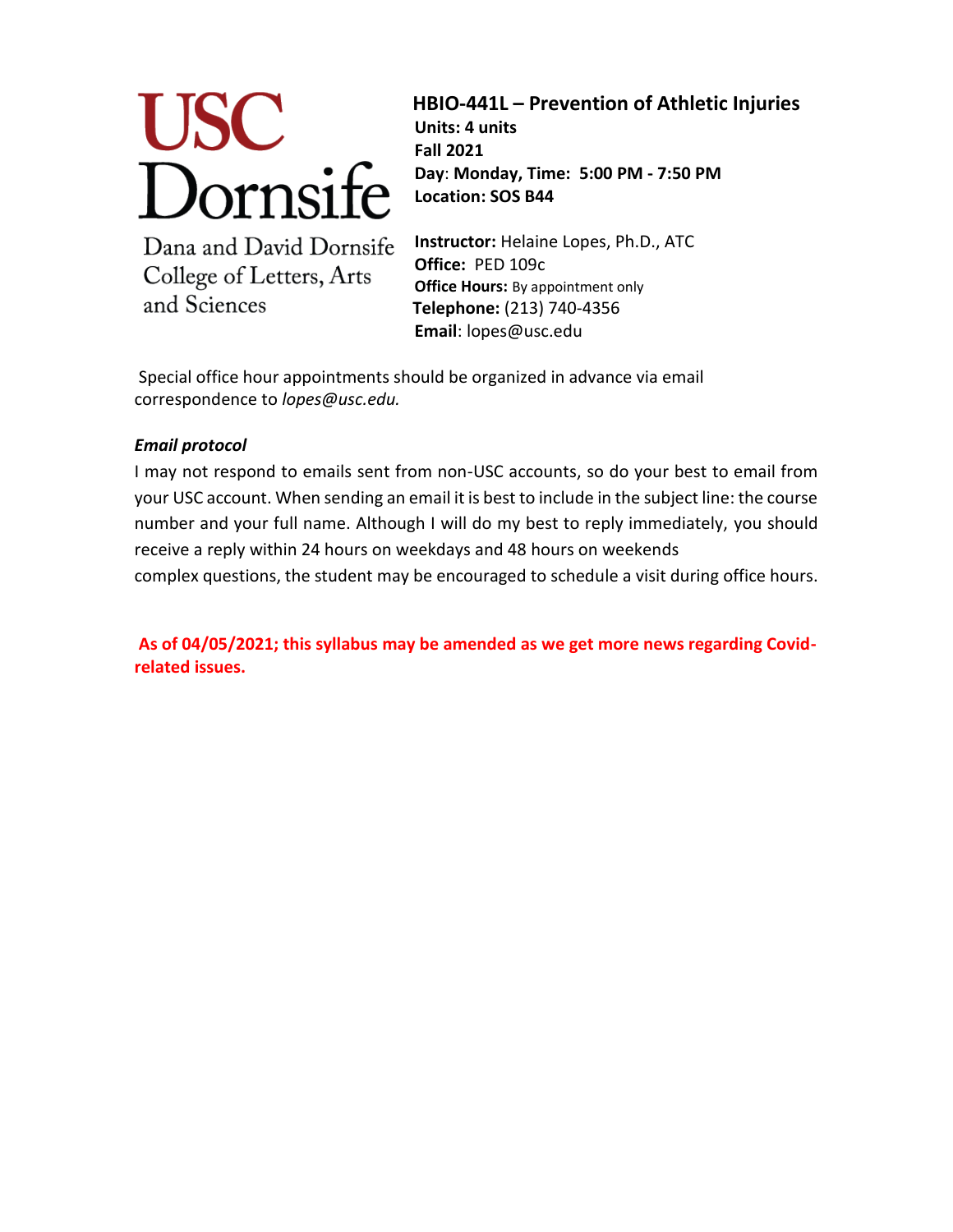## **Course Description**

Application of scientific principles to conditioning, protecting, and rehabilitating the athlete. *Course Prerequisite: EXSC 301L or BISC 312Lx.* 

## **Learning Objectives**

- To gain knowledge of rehabilitation principles.
- $\bullet$
- To gain hands-on experience using skills necessary to tape athletic injuries.

## **Required Readings and Supplementary Materials:**

**Arnheim's Principles of Athletic Training: A Competency-Based Approach, <mark>15<sup>th</sup> or 16<sup>th</sup> Ed.,</mark> Prentice, McGraw-**Hill, 2008.

## **Description and Assessment of Assignments:**

## *Paper*

Subject matter must consist of an area of athletic medicine that differentiates from exercise physiology/nutrition (e.g. injuries and rehabilitation are good topics). Papers written on topics such as nutrition, environmental training (e.g. altitude training), cardiovascular responses to training, physiology of muscle (e.g. fast and slow twitch fibers), biomechanics, etc. WILL NOT be accepted. *Must be 3-5 pages, with 3 JOURNAL references and bibliography included.*

| <b>Assignment</b>    | <b>Points</b> | % of Grade |
|----------------------|---------------|------------|
| Midterm #1 (written) |               | 20%        |
| Midterm #2 (written) |               | 20%        |
| Practical            |               | 25%        |
| Final (written)      |               | 30%        |
| Paper                |               | 5%         |
|                      |               |            |
| <b>TOTAL</b>         |               |            |
| TOTAL                |               |            |

# **Grading Scale**

Grades will be curved

# **Additional Policies:**

## *Course Policy on Make-ups*

A request to take a make-up exam may be granted if the student provides evidence of necessity (i.e. letter from a doctor, plane ticket to a game), before the date of the scheduled exam (unless the medical problem occurred on the day of the exam). The make-up exam may be different from the regular exam and may be proctored by personnel who do not have extensive knowledge in the area being tested.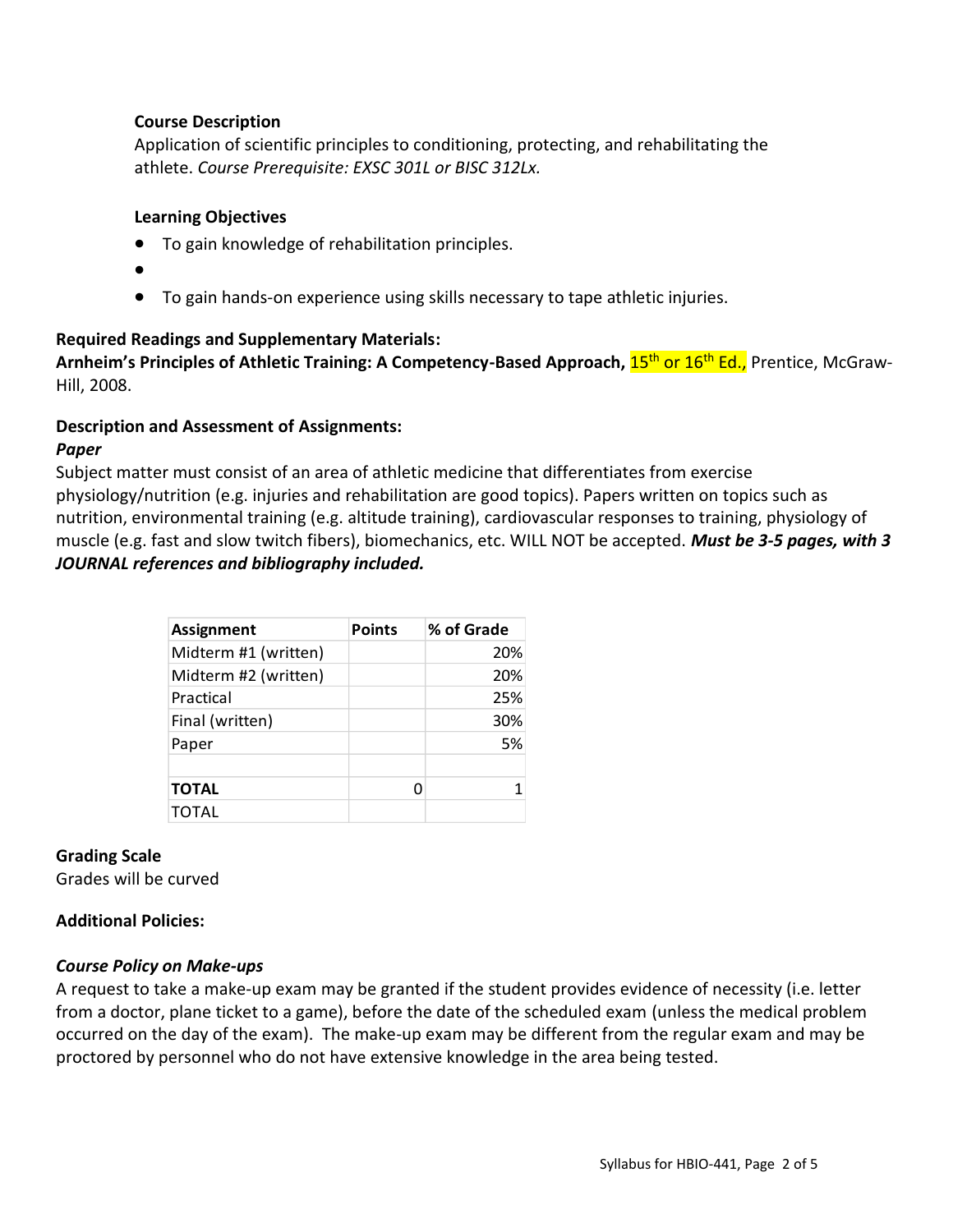## **Course Schedule:**

- 8/23 Athletic Training and other Health Care Professions (Pp. 2-40)
- 8/30 Legal concerns (41-86); Taping; Equipment (Pp. 181-242) Psychosocial issues (Pp. 286-305)

## 9/6 **Labor Day**

- 9/13 Fitness and Conditioning (Pp. 88-127)
- 9/20 Nutrition (Pp. 128- 155) Environment (Pp. 156-180)
- 9/27 **Exam #1 (written).**
- 10/4 Emergency Procedures/Acute Care; Shock (Pp. 306-343) Off the field examimation (Pp. 344-370)
- 10/11 Wounds: general injuries and bloodborne pathogens (372-387) Tissue Healing (Pp. 243-284); Modalities and Medications (Pp. 388-494)

## 10/18 **Exam #2 (written).**

- 10/25 Foot, ankle and lower leg (Pp. 496-568)
- 11/1 Knee, hip, groin and pelvis (Pp. 569, 652)
- 11/8 Thorax, abdomen, illness, spine (Pp. 842-875; 753-804);
- 11/15 Head and Face (Pp. 806-841)
- 11/22 Hand, Elbow, Shoulder (Pp. 653-752); Review
- 11/29 Practical Exam
- **12/3 Classes end**
- **12/6 Study Day**
- **12/13 Final Exam 4:30 PM - 6:30 PM**

## **Statement on Academic Conduct and Support Systems**

### **Academic Conduct:**

Plagiarism – presenting someone else's ideas as your own, either verbatim or recast in your own words – is a serious academic offense with serious consequences. Please familiarize yourself with the discussion of plagiarism in SCampus in Part B, Section 11, "Behavior Violating University Standards" [policy.usc.edu/scampus-part-b.](https://policy.usc.edu/scampus-part-b/) Other forms of academic dishonesty are equally unacceptable. See additional information in SCampus and university policies on scientific misconduct[, policy.usc.edu/scientific](http://policy.usc.edu/scientific-misconduct)[misconduct.](http://policy.usc.edu/scientific-misconduct)

### **Support Systems:**

*Counseling and Mental Health - (213) 740-9355 – 24/7 on call* [studenthealth.usc.edu/counseling](https://studenthealth.usc.edu/counseling/) Free and confidential mental health treatment for students, including short-term psychotherapy, group counseling, stress fitness workshops, and crisis intervention. *National Suicide Prevention Lifeline - 1 (800) 273-8255 – 24/7 on call* [suicidepreventionlifeline.org](http://www.suicidepreventionlifeline.org/) Free and confidential emotional support to people in suicidal crisis or emotional distress 24 hours a day, 7 days a week. *Relationship and Sexual Violence Prevention Services (RSVP) - (213) 740-9355(WELL), press "0" after hours – 24/7 on call* [studenthealth.usc.edu/sexual-assault](https://studenthealth.usc.edu/sexual-assault/)